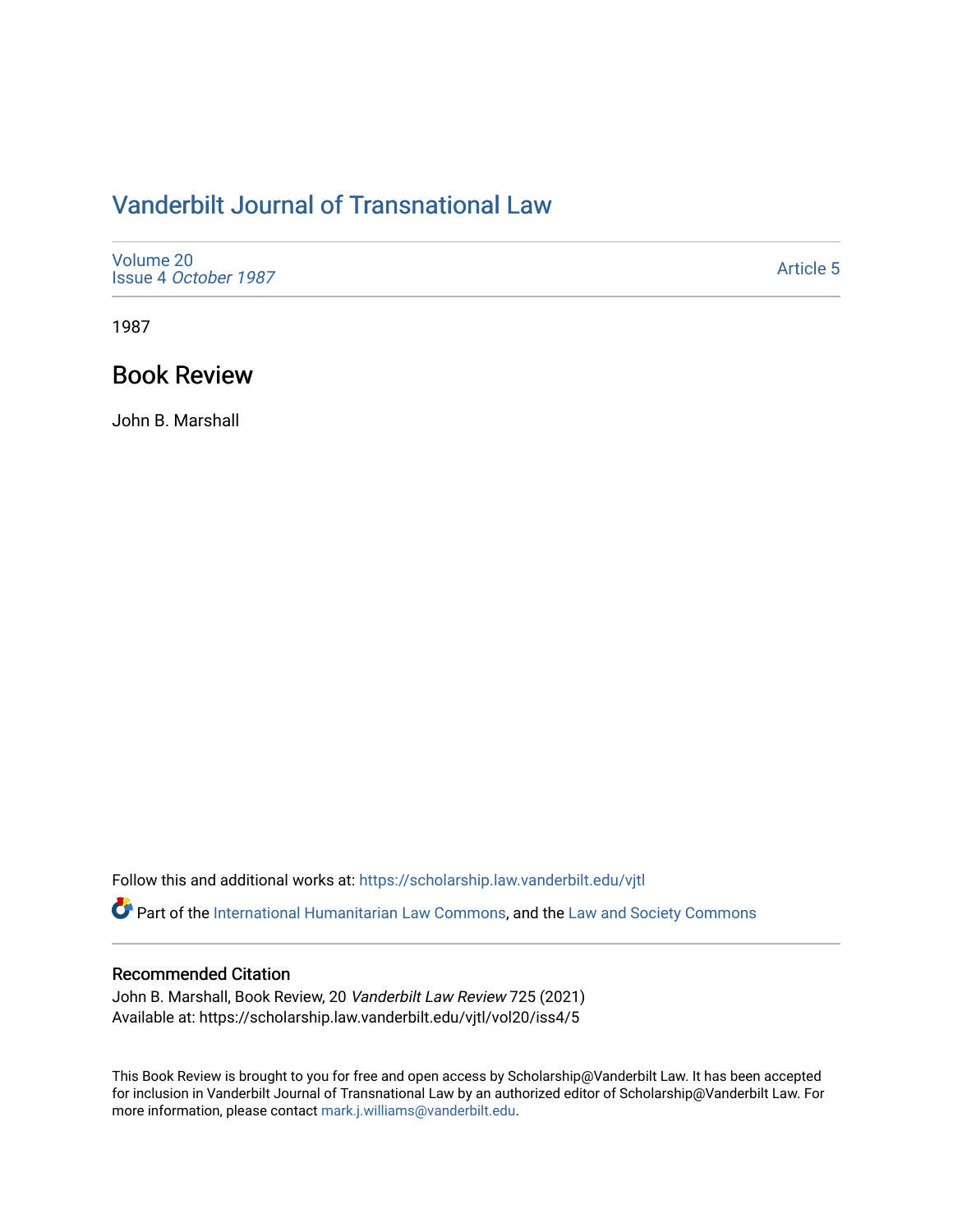# **BOOK REVIEW**

**ECONOMIC** INTEGRATION **AMONG DEVELOPING** NATIONS: LAW **AND** POLICY. By Beverly May Carl.<sup>†</sup> New York: Praeger Publishers, 1986. **Pp.** xx, **285.** \$42.95.

**THE POLITICAL ECONOMY OF REGIONALISM IN AFRICA. By** Samuel K.B. Asante.<sup>++</sup> New York: Praeger Publishers, 1986. Pp. xvii, 267.

### *Reviewed by John B. Marshall\**

Theories of economic development have passed through many stages. Following World War II, the independence movement brought high expectations that freedom from colonial status would produce economic advance. Development appeared to be a matter of steps and methods. European postwar recovery and the Marshall Plan provided a model. Mechanization, transfer of techonology, the demonstration effect, infrastructure, foreign aid, and foreign investment offered hope for "takeoff." Substantial attention focused on socialist planning, nationalization, and mobilizing the masses. Law and development held great appeal. Green revolutions, import substitution, sector leadership, and foreign trade offered hope for progress. OPEC-style cartels and various suggestions for a New International Economic Order have become prominent in recent years, but without substantial implementation thus far. All such theories have faded after initial high expectations. For example, massive borrowing has led to the current debt crisis. Yet, most theories have merit and can contribute to development in some manner. But no comprehensive theory combines the diverse ideas in a balanced working order suited for any particular country. No theory, simple or complex, applies equally to all. In three decades of experience, the efforts toward development in the Third World have been discouraging.

Regional economic integration organizations are prominent in development theory. Many such organizations exist today. In the past, a few failed or gave way to new arrangements. Two recent books provide use-

**<sup>&</sup>quot;** Professor of Law, Southern Methodist University School of Law.

**ff** Visiting Professor and African Area Studies Consultant in the Department of Political Science through the Center of African Studies, University of Florida at Gainesville.

<sup>\*</sup> Associate Professor of Law, Vanderbilt University School of Law, LL.B. 1954, LL.M. **1967,** Yale University.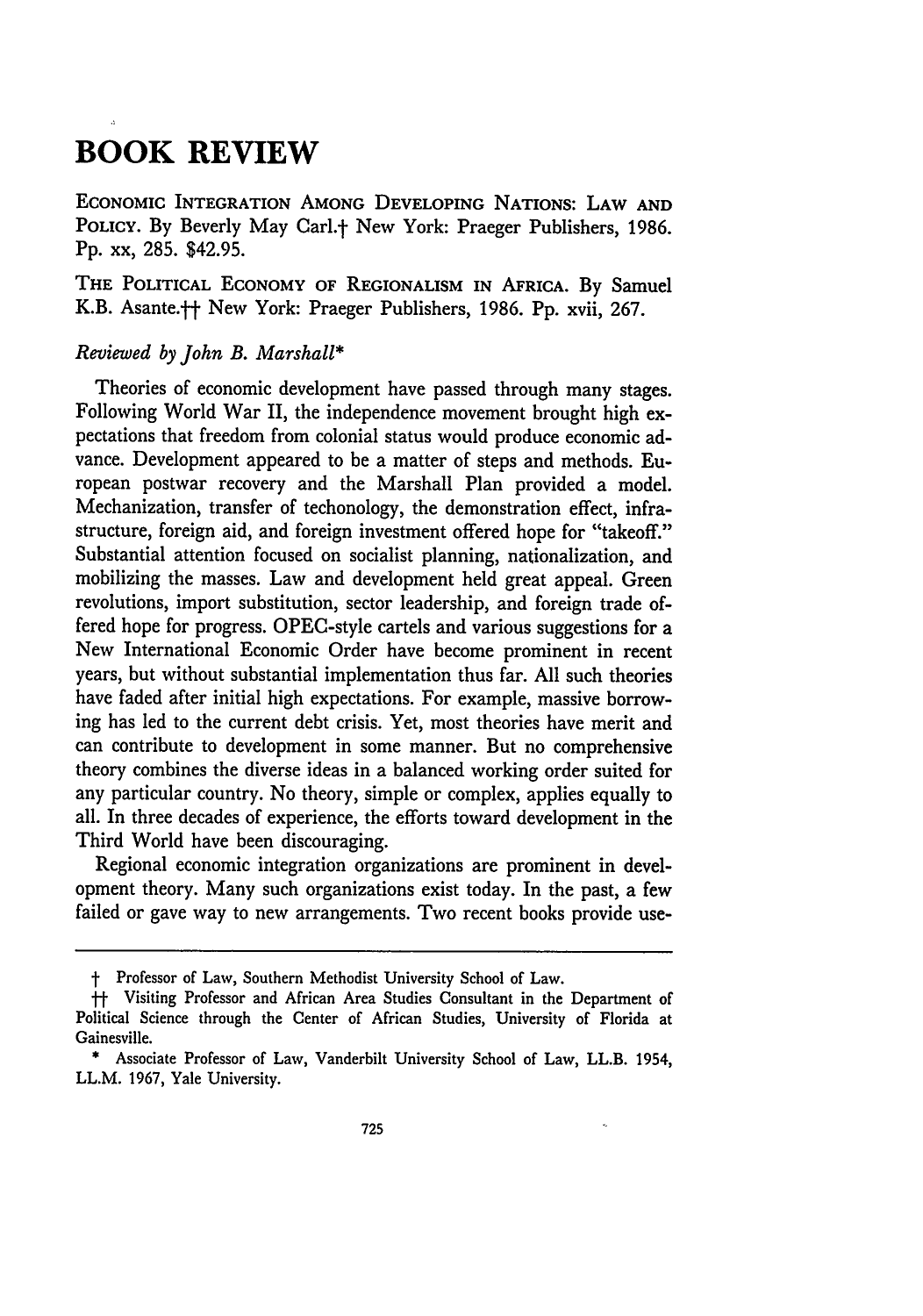ful information on the law and practical experience of such organizations in various parts of the globe. Beverly May Carl surveys the worldwide situation, with emphasis on Latin America, in *Economic Integration among Developing Nations.'* S.K.B. Asante concentrates on the Economic Community of West African States (ECOWAS) in *The Political Economy of Regionalism in Africa.2*

Ms. Carl's book is a compact source of general knowledge, a foundation book to begin a study of regional organizations or to start research on a specific problem. It is intended for lawyers and business managers. She bases the book on her extensive background. For fifteen years she assembled information, intending to fill a need in the literature on foreign trade and investment. She suggests that other studies may follow.

The content is mainly information about the structure and governing law of the organizations established by international agreements. Taking a law-in-the-books approach as her organizational framework, Carl primarily presents the law contained in the treaties, agreements and regulations. Explanations and analyses accompany the descriptive material, but these are limited by the purpose of the book and the available space. Although she gives some historical background and accounts of practical experience, more of this material would have added to the breadth of understanding. She organizes the material in a logical sequence of wellchosen conceptual topics. Each topic fits into the overall plan of the book. Discussion stays on the subject. Writing style is exceptionally efficient. Often a single sentence or short paragraph covers an important fact or idea. She never overstates or elaborates beyond need. Well-selected examples illustrate almost every point. The discussion and examples are introductory, in keeping with the purposes of the book. Although the coverage is extensive, this introductory presentation does not, and could not, provide comprehensive worldwide treatment of this complex subject.

Carl's focus on written law stimulates questions about practical operations, which in developing countries are often more important than the written law. She recognizes these aspects but does not attempt to deal with them thoroughly. She leaves major treatment of law-in-action for other studies.

Tariffs are a major tool in the economic analysis she describes. Tariffs affect trade by adding to the cost of imported goods. They alter demand for goods and influence other economic factors. Regional integration or-

**<sup>1.</sup>** B. **CARL, ECONOMIC INTEGRATION AMONG DEVELOPING NATIONS: LAW AND POLICY** (1986) [hereinafter CARL].

<sup>2.</sup> **S. ASANTE, THE POLITICAL ECONOMY OF REGIONALISM IN AFRICA** (1986) [hereinafter **ASANTE].**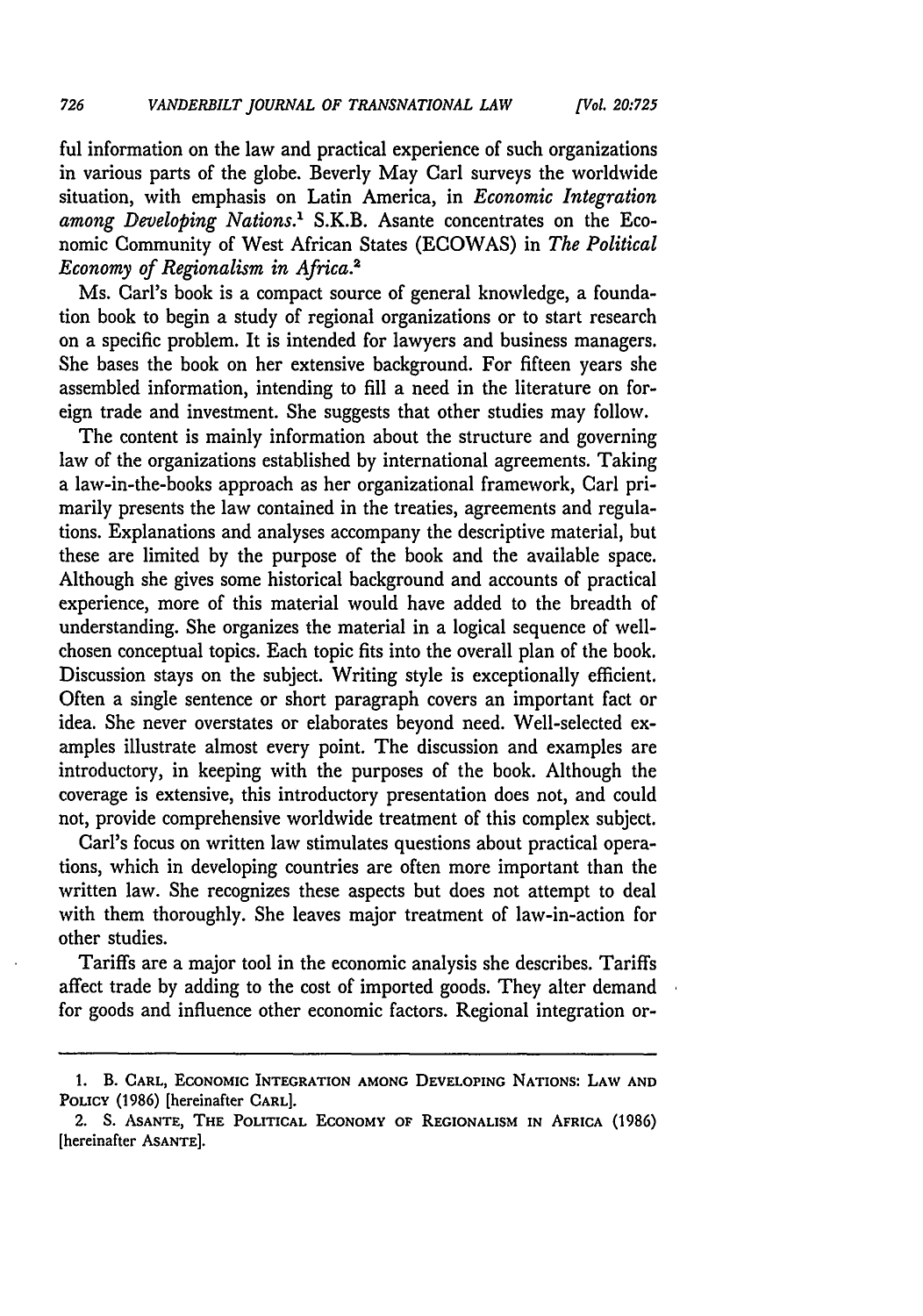#### *BOOK REVIEW*

ganizations use tariffs to control economic activity. She identifies several types of regional organizations, classified by the ways they use tariffs. A *free trade associations* eliminates tariffs among the countries within the region. In theory, the low-cost suppliers within the region will then expand to serve the larger market composed of customers in all member countries. This expansion is termed "trade creation."'4 A *customs union* sets a common external tariff that all countries charge on goods that enter the region. This external tariff will impair or exclude imports from low-cost suppliers outside the region. The suppliers within the region, protected by the tariff wall, will be able to sell more of their goods to local customers. This shift is known as "trade diversion."' A *common market7* is both a free trade association and a customs union. This broadly powered type of organization also deals with a wide range of additional matters, such as monetary policies, financial institutions, the movement of labor and capital, and the allocation of industries and resources within the region. The model is the European Economic Community, to which all other organizations look for ideas. A *trade preference association8* gives special tariff advantages to poorer nations within the region. *Mutual assistance arrangements*<sup>9</sup> exist among planned economies of socialist countries to integrate arrangements for production and distribution. They do not use tariff policy to affect decisions by managers of enterprises.

The theory of regional economic integration is founded on free enterprise economics, but provides for extensive control and substantial participation by government. This is evident in Carl's chapters on Structuring Trade Patterns,<sup>10</sup> Investment Policy,<sup>11</sup> and Financial and Legal Aspects,<sup>12</sup> which contain countless references to free market concepts and the behavior of private firms. She shows how the integration schemes seek to manipulate the business environment for social and economic purposes. Her coverage points up both the complexity of this task and the difficulty of guiding human behavior by controlling only some of the economic factors.

**8.** *Id.* at 7-8.

- *10. Id.* at 12-34.
- *11. Id.* at 35-57.
- 12. *Id.* at 58-70.

727

**<sup>3.</sup>** CARL, *supra* note 1, at **7.**

<sup>4.</sup> *Id.* at **5.**

**<sup>5.</sup>** *Id.* at **7.**

*<sup>6.</sup> Id.* at 5-6.

**<sup>7.</sup>** *Id.* at **7.**

*<sup>9.</sup> Id.* at **8, 90.** The terminology is not uniform.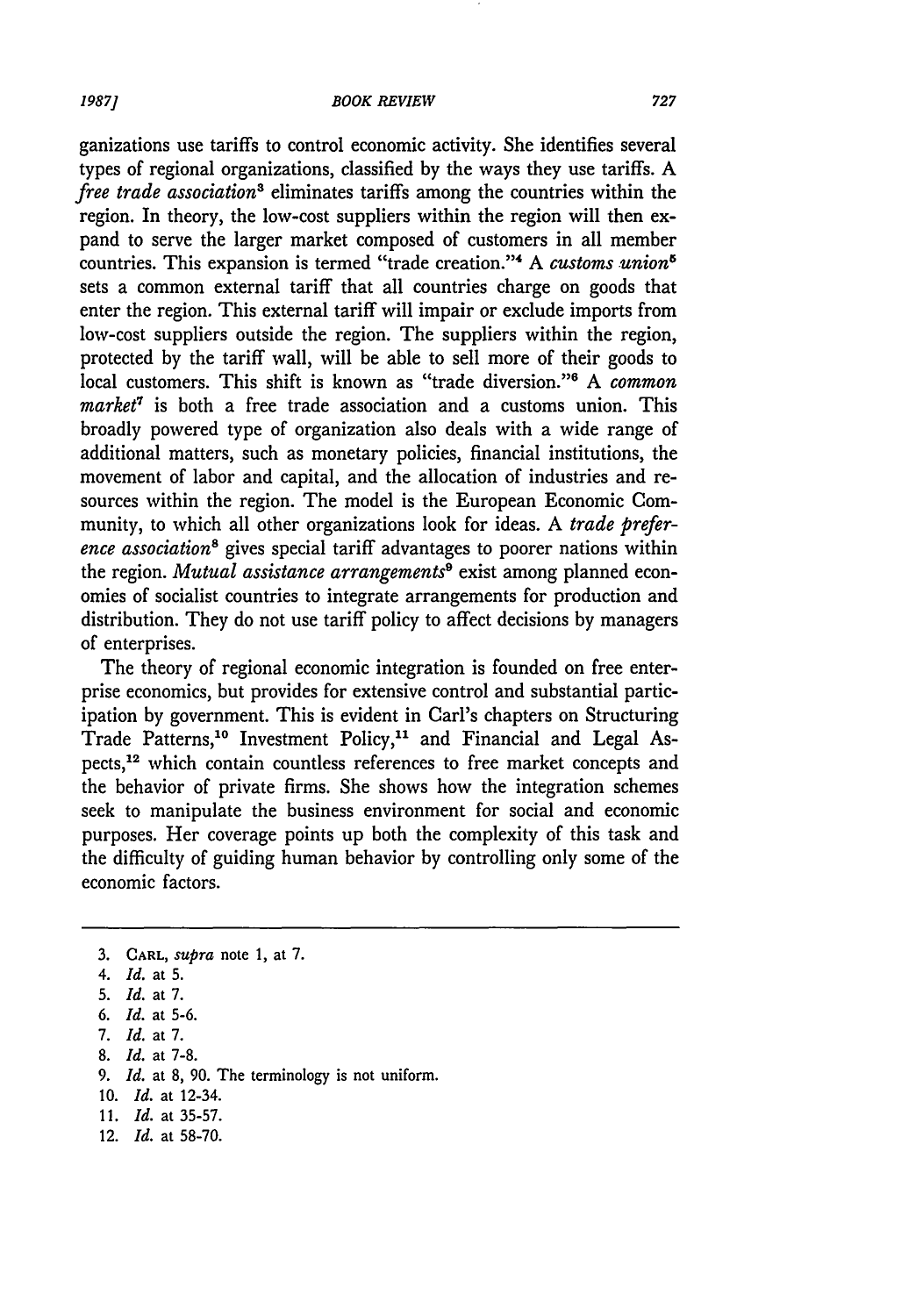Her treatment of monetary systems, credit institutions and payments clearing facilities<sup>13</sup> is too short to provide a working understanding. But it is sufficient to introduce the main points and demonstrate the fragility of international financial relations in Latin America. Most existing institutions were established for commercial purposes, not regional integration or development. Although Carl does not attempt to suggest the revisions necessary for regional integration, her discussion does indicate that the present apparatus is insecure and that changes may be risky.

The chapter on Integrating Planned Economies<sup>14</sup> provides a good contrast to theories based on market economics and individual enterprise. The material is not extensive, but it indicates that socialist planned economies deal with many of the same interests and use some of the same techniques as the non-socialist economies. Other techniques, such as the role of tariffs and market stimulus, are outside the socialist methodology. In her Conclusions and Recommendations,<sup>15</sup> Carl implies that some type of integration may be achieved among socialist and other economies. She cites several instances of current cooperation. These, however, appear to be examples of individual contracts and transactions, rather than integration. But they may be the first steps.

A set of hypothetical transactions and solutions<sup>16</sup> offers some "hands on" problem-solving exercises for those who want training in application of the material. These are short demonstrations, illustrative, not comprehensive. An extensive appendix provides key provisions from treaties and other reference material.

Carl's treatment has the character of a textbook and reference book. It informs. To a substantial extent it evaluates. Only occasionally does it advocate. It is not written to be interesting but is written for those who are interested. It provides a start in the vast field it introduces. It prepares the reader for further study in which to take a narrower focus on a specific region or a particular technique of economic integration.

Asante bases his book on the widely held premise that developing countries are highly dependent on the developed economies. This dependency causes economic disadvantage and inhibits development. He states at the outset that his analysis, or model, "seeks to explain the most pressing problems of the less-developed world in terms of relations between the developing and developed areas"<sup>17</sup> and asserts, with respect to devel-

<sup>13.</sup> *Id.* at 58-64.

<sup>14.</sup> *Id.* at 90-101.

<sup>15.</sup> *Id.* at 102-13.

**<sup>16.</sup>** *Id.* at 71-79.

<sup>17.</sup> **ASANTE,** *supra* note 2, at 13.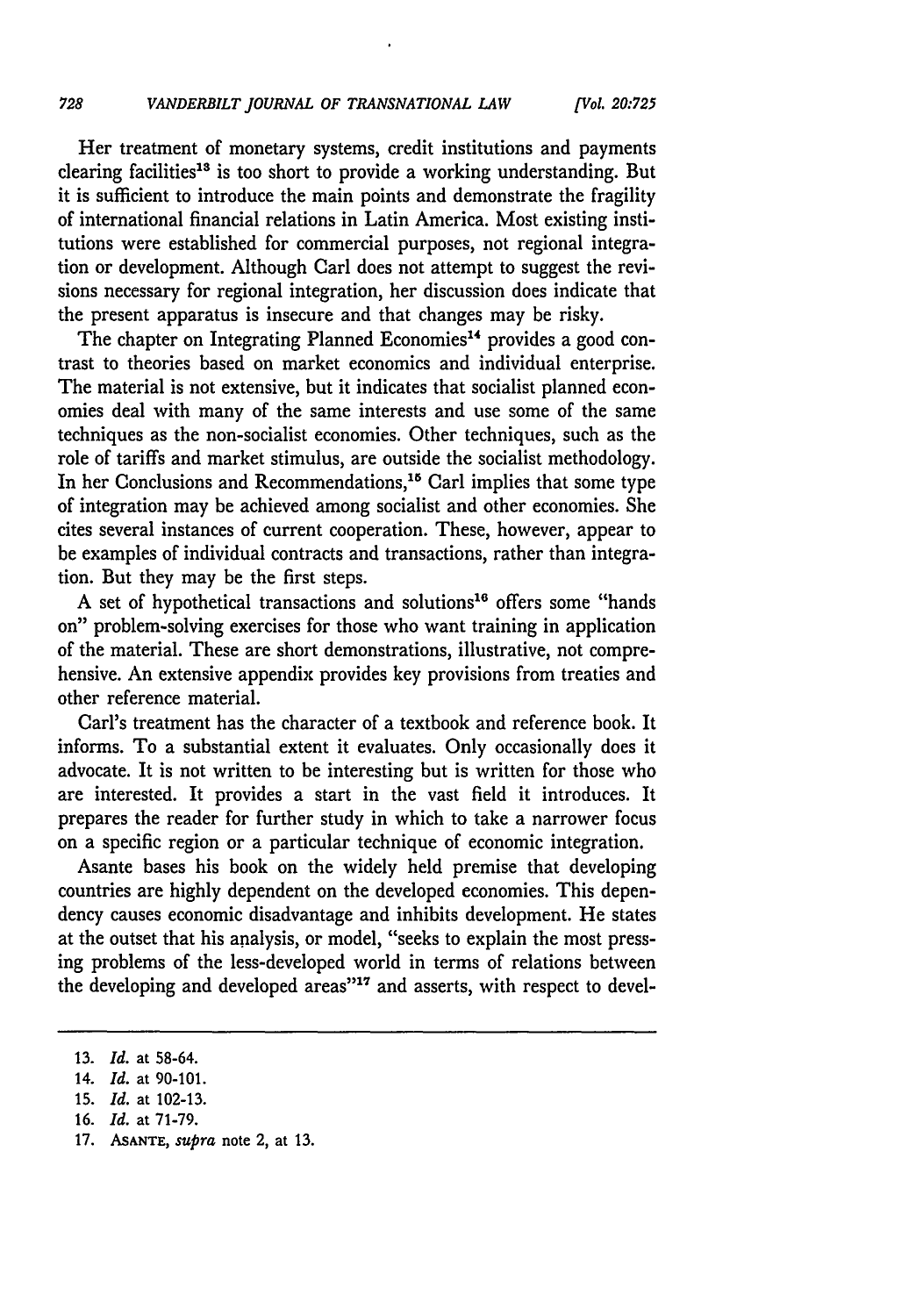oping countries, that "effective control of the economy of a country lies outside that country."<sup>18</sup> Under this view, regional cooperative arrangements aim to counter the dependency and achieve independence. Two ideas appear as recurring themes. First, a combination of countries will have more economic power, referred to as "leverage," in dealing with outside factors. Second, industrialization and trade within a region will increase production and lead to further economic independence.

Asante views regional integration as a long-term process. Near-term sacrifices, he believes, may be necessary to achieve independence and development. The long-range goals justify trade diversion and temporarily higher local prices, which occur when tariffs exclude low-cost imports.

Development economics in Asante's view is not a simple application of principles applicable to developed economies. Conditions in industrial nations are different from those in developing countries. Moreover, development is a long-term, complex process. Its long-run goals override conventional analyses of the immediate effects of economic practices. Asante characterizes this difference as a contrast between development economics, which he terms "dynamic," and "static" conditions in developed countries. This choice of words seems regrettable. The words do not readily convey the meaning he apparently intends, which is the difference in circumstances and the desired percentage rates of growth. Developing countries start with less and seek rapid change. Development economics must be appropriate for these conditions. Although other words might have made his meaning clearer, Asante appropriately cautions that economic techniques are not the same for these diverse conditions.

The book provides a short survey of regional organizations in Latin America, Asia and Africa that leads into the main topic, the ECOWAS.<sup>19</sup> The middle chapters<sup>20</sup> outline the history, organizational structure, agreements, and many of the measures that have been instituted to achieve industrialization and trade liberalization within the region. **ECOWAS** is a "common market," the most comprehensive type of regional organization. In its role as a customs union, **ECOWAS** protects local industry with a tariff wall against competition from imports. As a free trade zone, it provides a larger market for producers within the re-

**<sup>18.</sup>** *Id.*

**<sup>19.</sup>** *Id.* at **19-32** (ch. 2, *Integration Movements in Developing Countries: Expectations and Reality).*

<sup>20.</sup> *Id.* at **33-61** (ch. **3,** *The Evolution of a West African Community);* **62-80** (ch. 4, *ECO WAS: Institutional Framework and Decision-Making Process);* **81-108** (ch. **5,** *Industrialization and Trade Liberalization in ECOWAS).*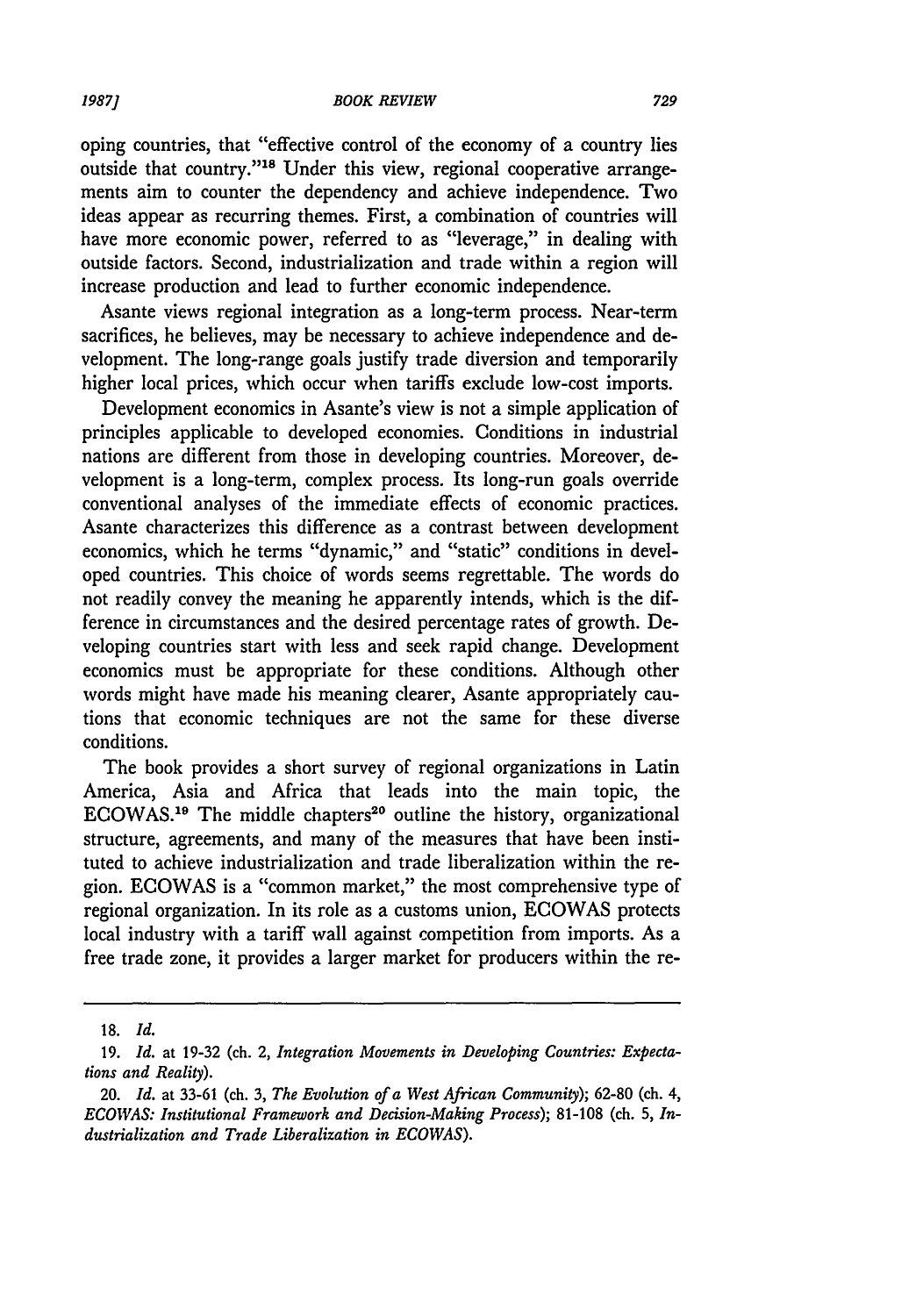gion. Its advocates expect that industrial growth will achieve economies of scale and thereby reduce costs, to the benefit of producers and consumers of the region. While its immediate goal is to reduce dependence on outside economic powers, local producers eventually may become competitive in world markets as well.

Asante's presentation is almost entirely in general terms, a relatively abstract style. Concrete factual illustrations would have helped the reader assimilate the material more readily. But numerous illustrations probably would have lengthened the book unduly. Abstract treatment appears to be necessary for this kind of material.

He takes issue with two schools of thought that differ from the ideas that underlie ECOWAS. First, he regards neo-functionalism as a narrow viewpoint that fails to discern important dimensions of the development process.<sup>21</sup> His criticism would have been more enlightening if he offered more information about his understanding of neo-functionalism and the specific points of his disagreement. His other severe criticism pertains to the World Bank report, *Accelerated Development in Sub-*Saharan Africa: An Agenda for Action<sup>22</sup> (known as the Berg Report). The Report suggests that African developing countries should concentrate on their most productive sectors and obtain other goods through trade.23 This obviously touches on a sensitive nerve. Asante's point of view stems from his premise that developing countries are in a dependency status. For him, the Report advocates perpetuation of dependency and domination by industrialized nations and multinational corporations that exercise unequal bargaining power. He sees this as increasing dependence and under-development,<sup>24</sup> almost synonomous with neo-colonialism. In effect, Asante's view denies that the economist's doctrine of comparative advantage applies to developing countries. Unfortunately,

<sup>21.</sup> Asante faults neo-functionalists for being "broadly apolitical in their analysis." He states: "The contention of this group of theorists is based on the principle that what occurs in regional integration is a 'process by which a series of essentially functional economic and non-political decisions are made incrementally.' *"Id.* at 140. He states that neo-functionalists place hope in the technocrat. *Id.* at 142.

<sup>22.</sup> THE WORLD BANK, **ACCELERATED DEVELOPMENT IN SUB-SAHARAN** AFRICA: **AN AGENDA** FOR ACTION **(1981).**

<sup>23.</sup> The Report states: "The agriculture-based and export-oriented development strategy suggested for the 1980s is an essential beginning to a process of long-term transformation, a prelude to industrialization. It is not a permanent course for any country, but one that in Africa generates resources more quickly and benefits more people. Without these resources, the foundations of future development cannot be established." *Id.* at 6.

<sup>24.</sup> Asante, *supra* note 2, at 15, 190-94.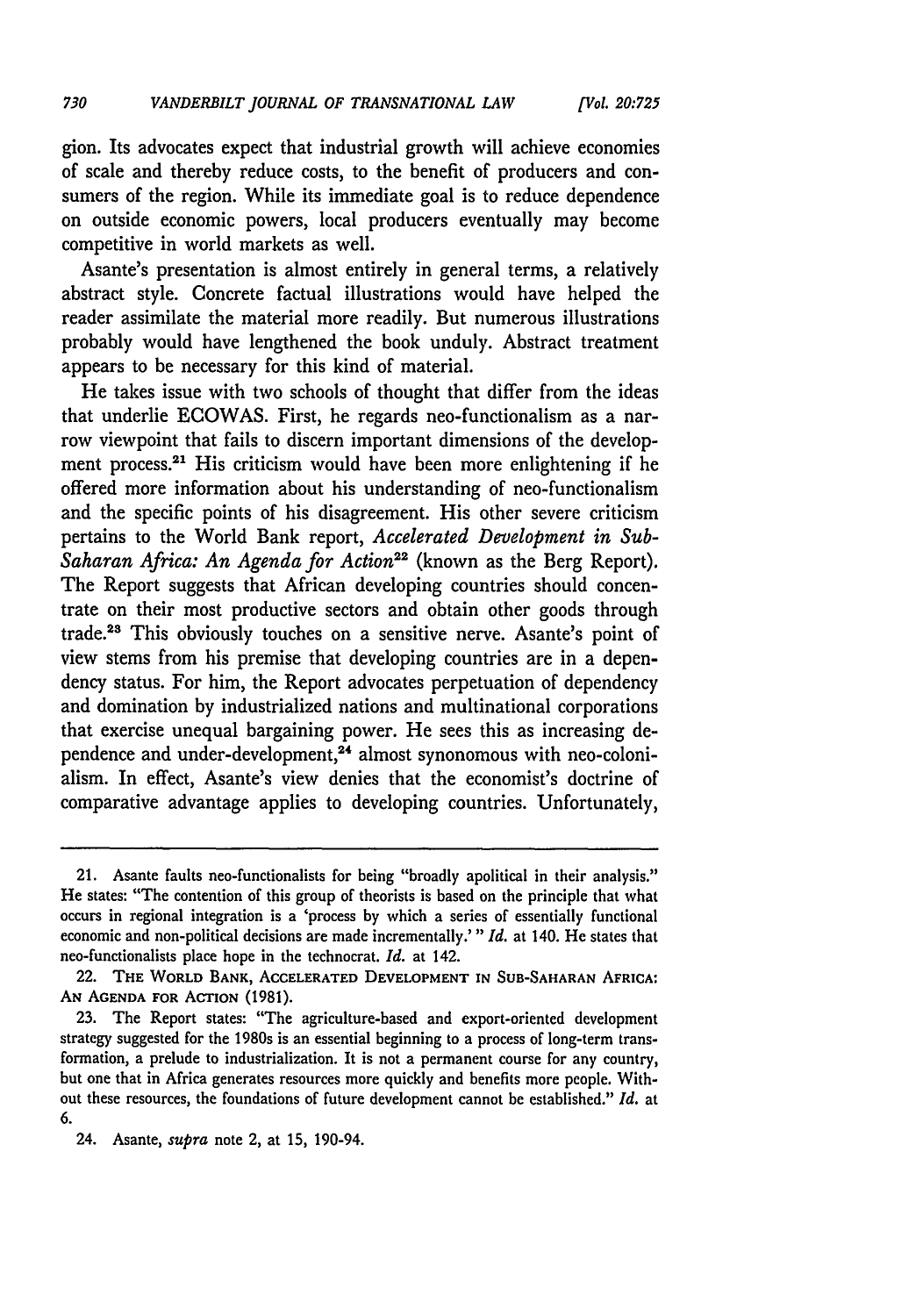Asante does not discuss the matter in these terms. His rejection is almost summary. But his criticisms have merit. At present, the world appears to have sufficient industrial capacity to satisfy existing economic markets, though of course not enough to satisfy all needs or wants. Emphasis on the lowest cost production sector for most developing countries would probably direct them to remain as producers of raw materials. This is inconsistent with the theory of regional economic integration. The controversy calls for rethinking the doctrine of comparative advantage with regard to developing countries. In any event, Asante demonstrates in almost emotional tones the contrary positions of those who favor integrating the developing countries into world trade and those who regard regional independence as the appropriate strategy.

While rejecting the World Bank's Berg Report, Asante does not provide much basis for confidence that rapid development will result from regional economic organization. The actual progress of ECOWAS, as he describes it, has not been substantial. In several chapters<sup>25</sup> he describes the decision-making process, policies for industrialization and trade liberalization, resistance to change, politics, and other problems and shortcomings that affect ECOWAS. In the final chapters<sup>26</sup> he reaffirms his belief in the potential of ECOWAS and advocates continued effort.

Both Carl and Asante view regional organizations and their underlying theories as innovations not yet fully tried. Both mention problems and obstacles to regional integration. Asante appears to have greater faith in the theory. He is from a developing country and closely understands the point of view of those who have a personal stake in the development process. Carl is somewhat less sanguine, even though her experience has been in Latin America, which has enjoyed somewhat greater progress than Asante's Africa. Both are realistic and practical, however. They recognize the difficulties. Their frank and practical observations, although not necessarily unique, help to explain the disappointing experience of developing countries thus far.

Neither author devotes major attention to the vast array of practical problems that beset the developing world and impair all efforts for progress. This was not their purpose. Neither book attempts to catalog the

**<sup>25.</sup>** *Id.* at **62-80** (ch. 4, *ECOWAS: Institutional Framework and Decision-Making Process);* 81-108 (ch. 5, *Industrialization and Trade Liberalization in ECOWAS);* 109- 38 (ch. 6, *ECOWAS and the Question of Dependency or Neo-Colonial Mesh);* 1397-71 (ch. 7, *National Bulls in the Community China Shop);* 172-99 (ch. 8, *ECOWAS: A Look Ahead).*

<sup>26.</sup> *Id.* at 172-99 (ch. 8, *ECOWAS: A Look Ahead);* 200-08 (ch. 9, *Conclusion: Towards New Future).*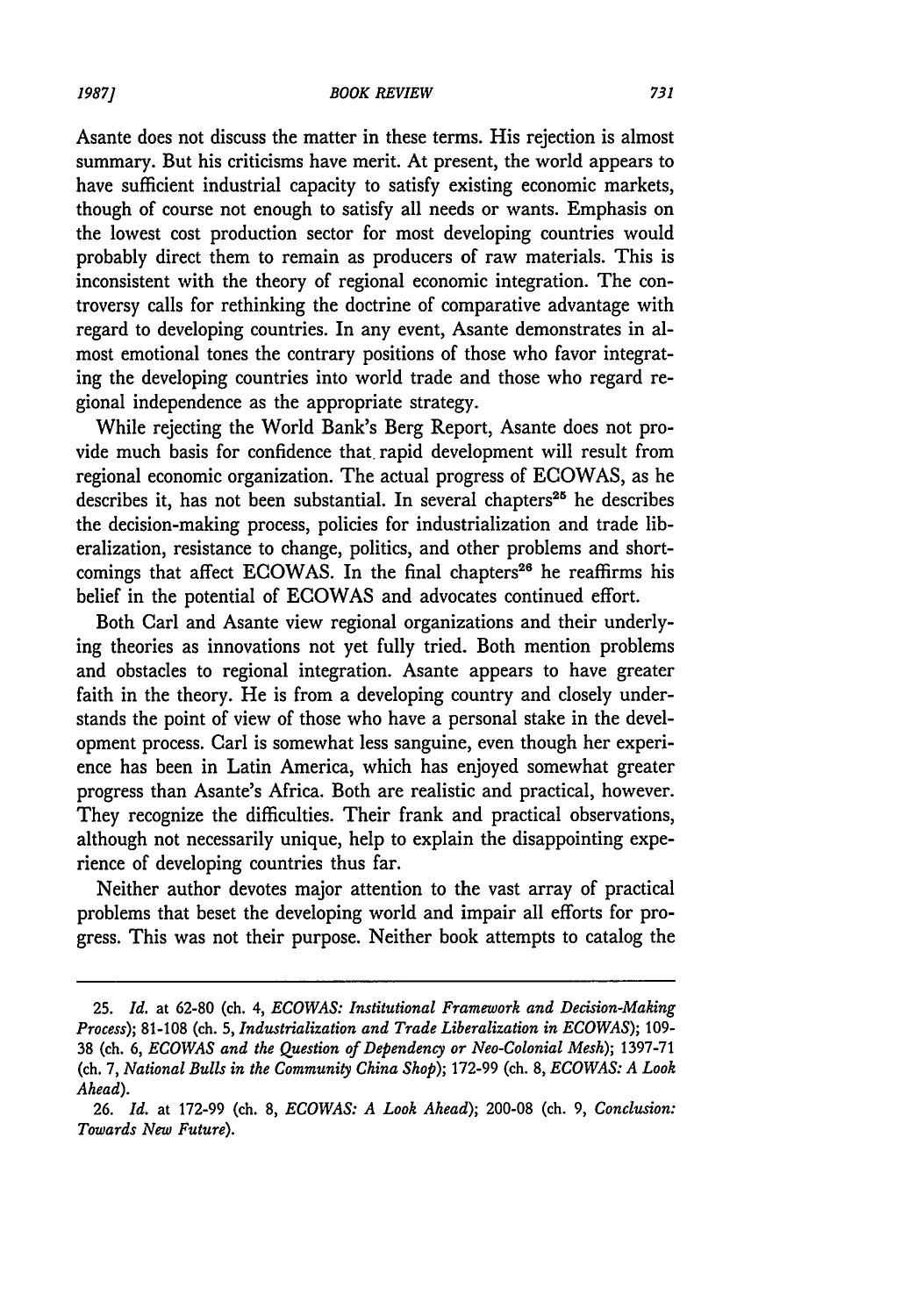problems or discuss proposed solutions, other than economic regionalism. Taking a broader view than these books and their treatment of economic regionalism, one finds that the problems of material circumstances and human condition appear to be more extensive and more powerful than regionalism can solve. The variety and seriousness of the problems faced by the developing countries explain the lack of success of regionalism and discourage the outlook for any theory, proposal, or combination thereof to achieve rapid economic development.

Direct focus on the array of problems is discouraging, indeed. A short review here will help to indicate the limited ability of economic regionalism to have a major effect. The problems are well known, of course. Asante and Carl refer to many of them. Development theory does not suffer from lack of information about problems, but from lack of effective solutions.

Developing countries have meager resources for current use. Asante reluctantly recognizes that much of the needed capital must come from outside a region in order to make progress now, even though this weakens the dedication to economic independence.

Transportation infrastructure is lacking and both slow and expensive to build. Communications systems are somewhat easier to construct, but still expensive.

Population growth in developing countries exceeds economic expansion. Living standards are declining.

Industrialization requires education and skills beyond the levels of most people in developing countries. This has been recognized quite realistically, and efforts to expand education have had high priority in plans for development. But education is expensive and requires many years. Past efforts have been admirable, but limited by lack of resources. Furthermore, in the context of an uneducated population, even a little education creates high expectations and people are then often unwilling to perform the occupations that are needed. Cultural attitudes toward manual labor also inhibit much of the productive work that needs to be done.

Governments look within their boundaries for political support, a natural consequence of the nation state system by which the entire world is presently organized. A government threatened by immediate problems takes a short-range point of view. Many governments are insecure and seek measures to strengthen their power. Protection of domestic businesses and subsidies for food and other commodities for the broad population have short-range domestic political utility. This overshadows longrange regional interests such as the construction of new industries in neighboring countries.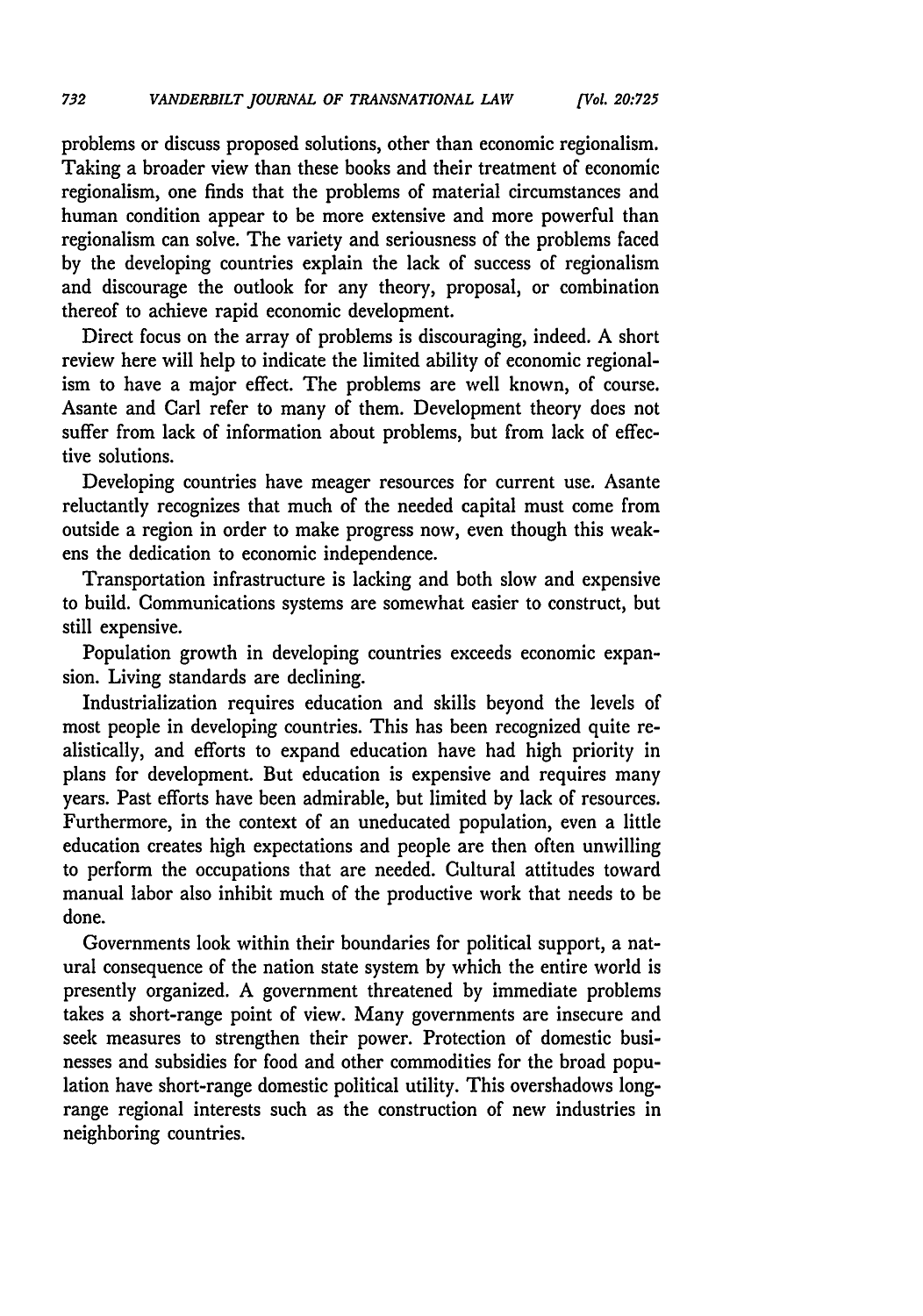Moreover, unstable governments cause high business risk. Foreign investors shy away from long-term dedication of capital that would benefit the developing country. The investors who are willing to take the risk seek short-term quick profits. These are not the most desirable providers of capital. Present international debt problems have further impeded the availability of long-term credit.

Local "elites" form self-interested alliances and manipulate power within a country, in conflict with the welfare of the broader population or regional integration. They perpetuate relations with outside interests, especially multinational corporations, in order to avail themselves of special benefits, often to the detriment of the society as a whole. Corruption, defined differently among the many developing countries but widespread by any definition, removes funds and diverts efforts from development goals.

The problems and shortcomings of the regional organizations themselves inhibit their progress. Neighboring countries often produce the same agricultural and mineral commodities, making them natural competitors rather than cooperators. Allocation of new industries among these nations is fraught with controversy.

Developing countries rely heavily on import and export tariffs as the main practical source of revenue. Regional integration threatens these revenues by eliminating tariffs on local goods and excluding imports. Plans for regional organizations to make payments to governments as compensation for loss of these revenues require a new source of funds that is not readily available.

Control of one aspect of economic activity is not likely to be effective without control of others. For example, reduction of tariff barriers must be accompanied by reduction of non-tariff barriers.

Regional organizations seek to favor local industries with a protected market, by means of internal free trade and tariffs that keep out external competition. The protected market will stimulate production only to the extent of the local economic demand, created by the people who are able to purchase. The potential consumers in developing countries do not constitute sizeable markets and are not likely to create a strong stimulus for expanded production. Although trade protection may succeed to the extent of money demand within the region, and thus be worth doing, the effects will be small. The wants and needs of impoverished people are not economic demand. The most serious problems of developing countries, the needs of impoverished majorities, are remote from the trade protection schemes.

In a common market, mobility of labor threatens workers in an area more prosperous than its neighbors. Workers often see their own imme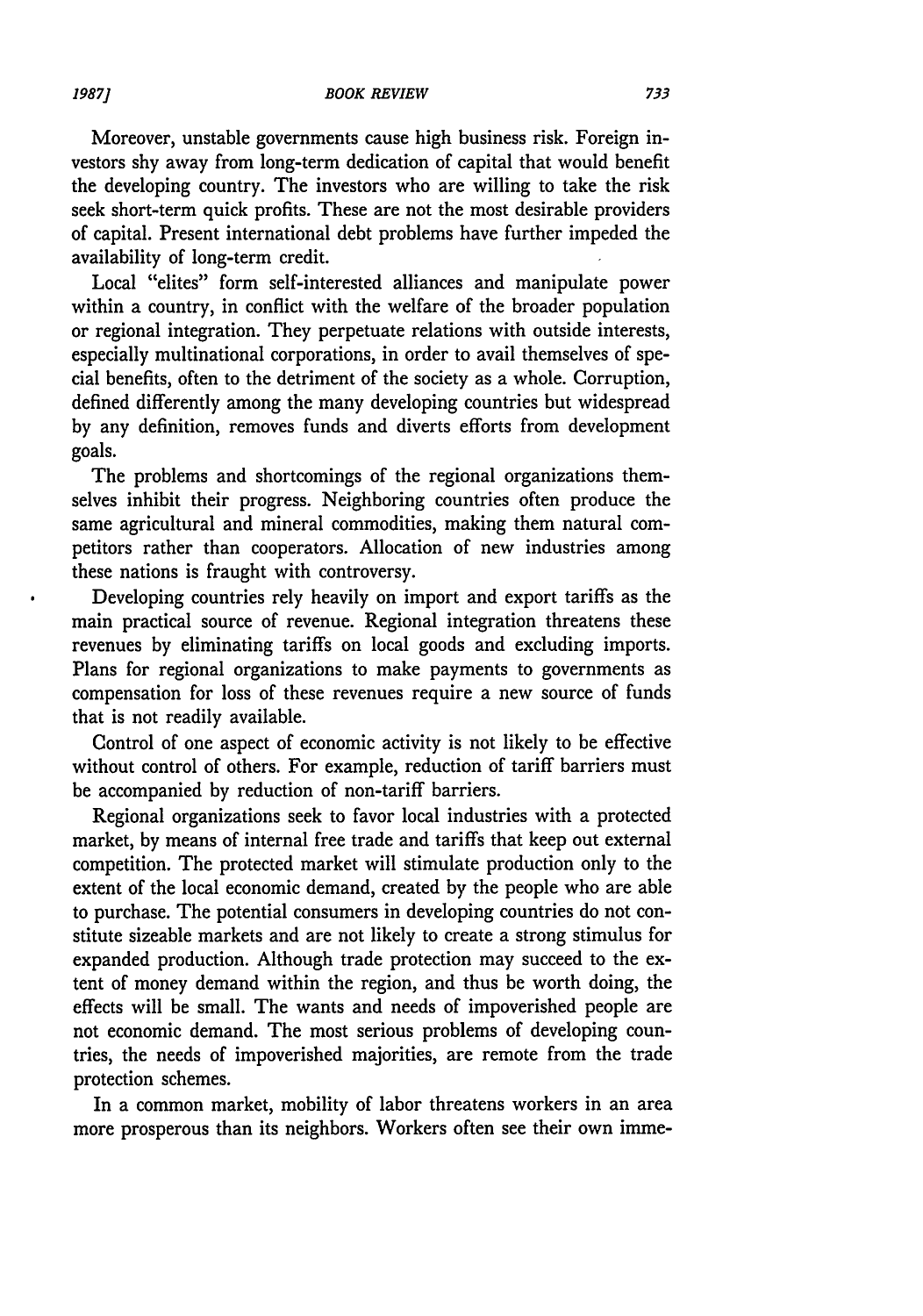diate practical interests to the exclusion of more theoretical long range goals.

Rules-of-origin, which identify local commodities for favored treatment, are hard to draft and harder to administer. Control of smuggling is almost impossible.

Asante points out that the governing system in ECOWAS can act only by unanimous agreement. This prevents some actions; others are approved only after compromises that will not work effectively.

Regional organizations create administrative structures and bureaucracies. Institutions of this kind tend to exercise power in their own interests.

Some countries within a region have different economic systems and ideologies that interfere with integration. Differences in language, legal systems, monetary arrangements and cultural practices also interfere with regional cooperation. Some countries belong to more than one regional organization and are subject to conflicting obligations.

Neither Carl nor Asante becomes discouraged to the point of giving up. Indeed, no theorist or advocate in the developing world is ready to admit defeat and forsake the effort to make progress. Unfortunately, it appears that a number of the participants in the countries themselves do believe the situation is hopeless. Some of them are in a position to look out for themselves and do so without attention, or even care, for those who cannot. On the bottom of the society, despairing masses who know nothing of regional integration have no alternative but to live the life set out for them.

Regardless of difficulties, Carl and Asante clearly expect the developing countries to continue their efforts toward regional integration. They do not elaborate the reasons. Surely the main reason is a belief in the economic theory. Other reasons may add support. The regional organizations already exist and will tend to perpetuate themselves. Instances of success, though not plentiful, encourage further effort. For those in the developing world who find no attractive alternatives the choice may seem to be either a belief in this idea or a loss of hope. An individual developing country has relatively little status in the world economy; one of the appeals of regionalism is a sense of worth and identity. Perhaps the goals of integration are so attractive that the desire spawns belief. Whatever the reasons, future efforts at integration are almost certain.

Are the developing countries behind the times in seeking economic progress through regional organization? The developed countries are currently feeling the effects of a global economy in which some "developing" countries, such as Malaysia and the Philippines, are growing by means of partial industrialization and world trade. Korea and Singapore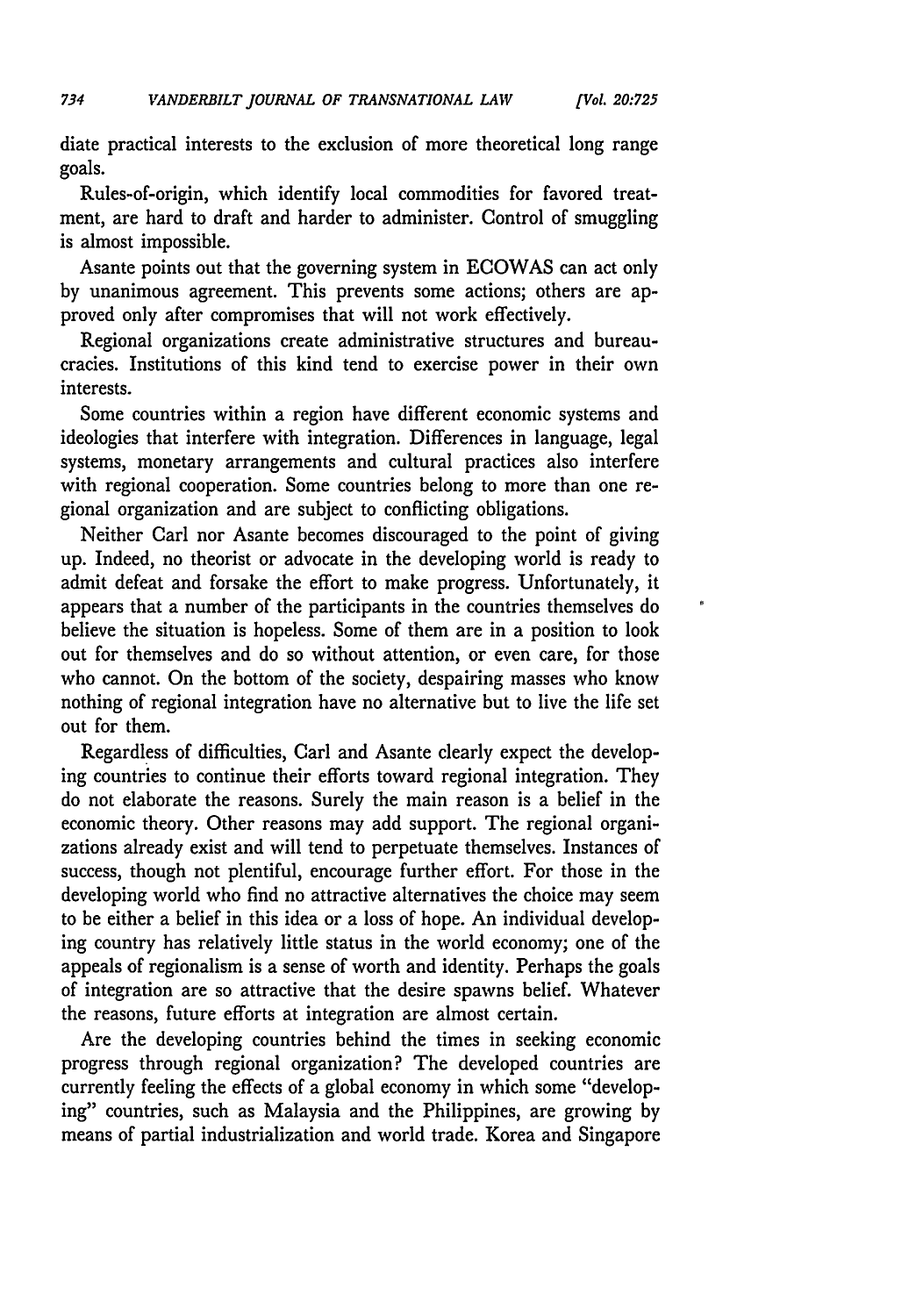#### *19871 BOOK REVIEW*

may have ceased to be developing countries as the result of expanded international business. Many people in developed countries complain that developing countries are taking over the manufacturing functions, leaving the developed countries to conduct a service economy and supply some of the raw materials. Changes in the world economy are in process. The future is unclear. This uncertain environment is especially threatening to developing countries. Perhaps regional combinations, with the increased leverage they seek, will be able to participate in the emerging global economy as major players. Perhaps they will try to retreat within their protective areas. No one can confidently predict their role in the economic relations that are evolving. But they are likely to look ever more strongly to regional relationships, in the absence of a viable alternative role for individual developing nations in the global economy. Asante and Carl have contributed greatly to understanding this important and timely subject.